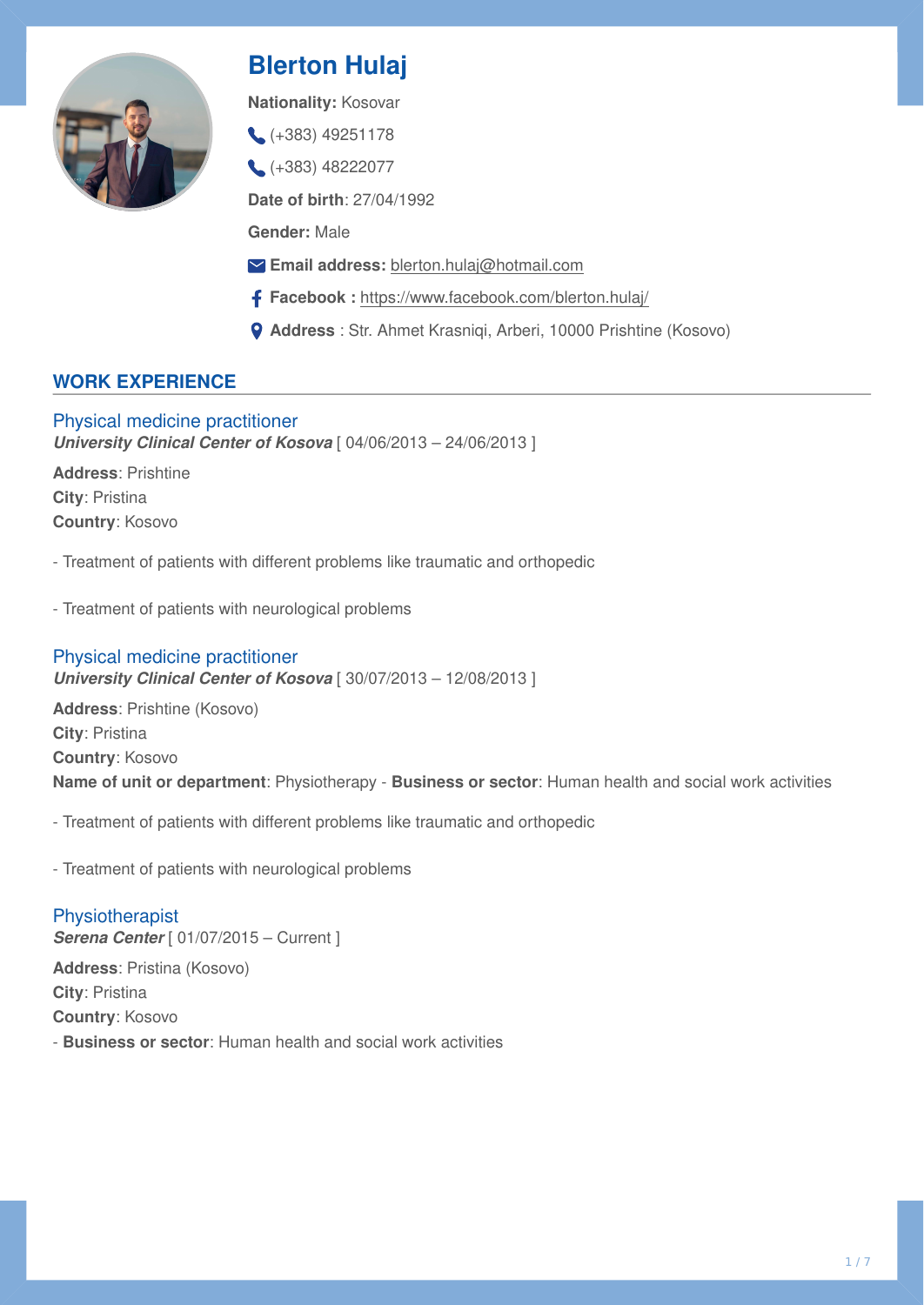## Physiotherapist **KFOR Base - Film City, 101 Solution** [ 01/08/2014 – Current ]

**Address**: Prishtina (Kosovo) **City**: Pristina **Country**: Kosovo - **Business or sector**: Human health and social work activities

# **Physiotherapist**

*MyPhysio - Fizioterapi* [ 01/02/2020 – Current ]

**Address**: Pristina (Kosovo) - **Business or sector**: Human health and social work activities

Part time job

# **EDUCATION AND TRAINING**

#### Bachelor on Physical Therapy *Faculty of Medicine - Physiotherapy, Pristina* [ 01/10/2011 – 01/12/2014 ]

**Address:** Pristina (Kosovo) **Final grade :** 8.85 - **Level in EQF :** EQF level 6 **Thesis :** Rehabilitation on Morbus Parkinson

## Master of Science in Health Care Education

*University of Pristina, Faculty of Medicine* [ 01/10/2015 – 10/09/2019 ]

**Address:** Pristina (Kosovo) **Final grade :** 8.31 - **Level in EQF :** EQF level 7 **Thesis :** Conectivity between physical activity and food in health and performace of children

# Kinesio Tape Method in Rehabilitation and Sports Medicine

*Albanian Association of Physiotherapists* [ 06/02/2016 – 06/02/2016 ]

**Address:** Tirana (Albania) **Field(s) of study:** Health and welfare : *Therapy and rehabilitation* 

#### Traction Vertebrae in Physiotherapy, indications and methods of application *Albanian Association of Physiotherapists* [ 18/06/2016 – 19/06/2016 ]

**Address:** Tirana (Albania) **Field(s) of study:** Health and welfare : *Therapy and rehabilitation* 

# Pilates Method in Physiotherapy

*Albanian Association of Physiotherapists* [ 09/04/2016 – 10/04/2016 ]

**Address:** Tirana (Albania) **Field(s) of study:** Health and welfare : *Therapy and rehabilitation* 

## Functional Magnetic Stimulation-FMS

*Iscra Medical (Slovenia) and Kosovo Chamber of Physiotherapy* [ 15/11/2016 ]

**Address:** Prishtina (Kosovo) **Field(s) of study:** Health and welfare : *Therapy and rehabilitation*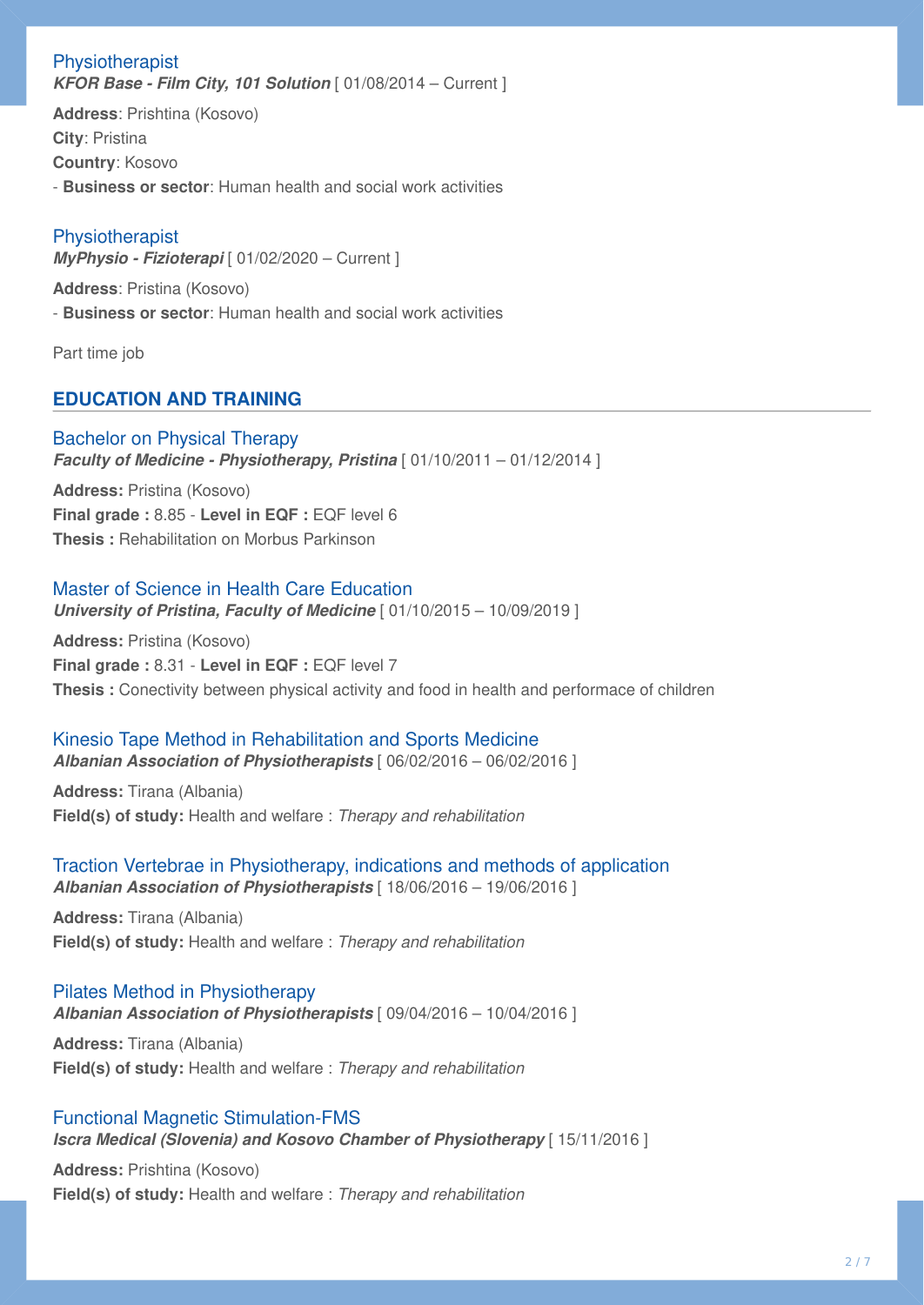# Respiratory and Cardio vascular Rehabilitation

*Kosovo Chamber of Physiotherapy* [ 27/12/2016 ]

**Address:** Prishtina (Kosovo) **Field(s) of study:** Health and welfare : *Therapy and rehabilitation* 

Radiological Diagnostics of Ostoarticular Pathologies in Physiotherapy *Albanian Association of Physiotherapists* [ 11/02/2017 – 12/02/2017 ]

**Address:** Tirana (Albania)

Certificate of Participation in III National Congress of Physiotherapy *Albanian Association of Physiotherapists* [ 20/05/2017 – 21/05/2017 ]

**Address:** Tirana (Albania)

#### FIFA Diploma in Football Medicine

*Federation Internationale de Football Association* [ 15/01/2018 – 10/04/2018 ]

**Field(s) of study:** Health and welfare : *Therapy and rehabilitation* 

Online Course

## Clinical Acupuncture in Physiotherapy *Albanian Association of Physiotherapists* [ 23/06/2018 – 24/06/2018 ]

**Address:** Tirana (Albania)

This course was for Physiotherapists to base their treatments on scientific research and clinical evidence who has demonstrated that Acupuncture undertaken by qualified practitioners can have a beneficial effect for a number of health conditions.

# Treatment of Cervical, Thoracic and Parietal system in Osteopathy

*Institute for Research and Training in Medical Sciences 'Rezonanca'* [ 06/10/2018 – 06/10/2018 ]

**Address:** Pristina (Kosovo) **Field(s) of study:** Health and welfare : *Therapy and rehabilitation* 

## Coronavirus Disease Programme

*Physioplus* [ 15/04/2020 – 06/05/2020 ]

**Field(s) of study:** Health and welfare : *Medicine* 

This online course aims to provide with an introductory insight into this novel coronavirus and includes its clinical presentation, diagnosis, management and the prevention of transmission

## Sports Nutrition: Eat to Compete

*International Olympic Committee* [ 08/05/2020 – 12/05/2020 ]

#### **Field(s) of study:** Health and welfare

Using evidence-based science, this online course has provide athletes with customized sports nutrition to optimize performance, minimize lifelong health risks, and enhance recovery from exercise and injury. Training involves coaches, athletes, staff and parents in nutritional guidance, providing the most comprehensive plan possible for each individual's athletic performance and lifestyle.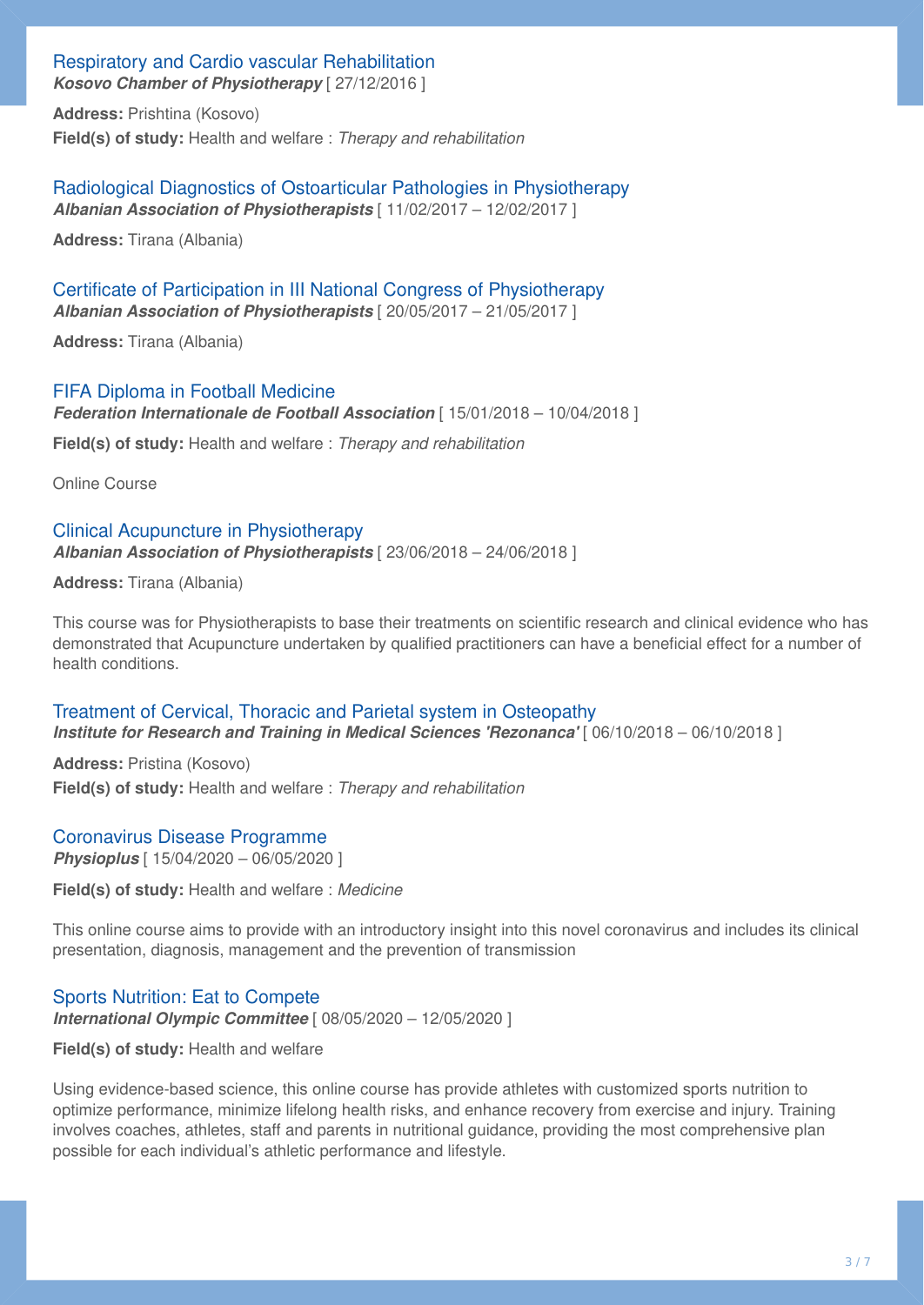## ACL Rehabilitation

*Physioplus* [ 03/05/2020 – 18/05/2020 ]

**Field(s) of study:** Health and welfare : *Therapy and rehabilitation* 

This online course has provide the basics of anatomy, biomechanics, injury mechanics and ACL reconstruction. You will also learn about the grades of injury, the principles of surgical reconstruction and graft selection.

#### Manual Physiotherapy: Mobilization and Manipulation of Articulations *Albanian Association of Physiotherapy* [ 05/05/2018 – 06/05/2018 ]

**Address:** Tirana (Albania) **Field(s) of study:** Health and welfare : *Therapy and rehabilitation* 

This course was good in learning how to treat musculoskeletal pain and disability, manipulation of muscles, [joint](https://en.wikipedia.org/wiki/Joint_mobilization) [mobilization](https://en.wikipedia.org/wiki/Joint_mobilization) and [joint manipulation.](https://en.wikipedia.org/wiki/Joint_manipulation)

#### **LANGUAGE SKILLS**

Mother tongue(s):

**Albanian**

#### **English**

**LISTENING:** C1 **READING:** C1 **UNDERSTANDING:** C1 **SPOKEN PRODUCTION:** C1 **SPOKEN INTERACTION:** C1

#### **Croatian**

**LISTENING:** A1 **READING:** A2 **UNDERSTANDING:** A2 **SPOKEN PRODUCTION:** A1 **SPOKEN INTERACTION:** A1

#### **Spanish**

**LISTENING:** A2 **READING:** A1 **UNDERSTANDING:** A1 **SPOKEN PRODUCTION:** A1 **SPOKEN INTERACTION:** A1

#### **German**

**LISTENING:** A2 **READING:** A2 **UNDERSTANDING:** A2 **SPOKEN PRODUCTION:** A1 **SPOKEN INTERACTION:** A1

#### **PUBLICATIONS**

**Back pain and problems with the spine**  [2016] <https://www.botasot.info/shendetesia/590886/dhimbja-e-shpines-dhe-problemet-me-shtyllen-kurrizore/>

The elaboration and publication of the topic 'Back pain and problems with the spine' published on the portal and the newspaper Bota Sot on October 14, 2016

**Trigger points and their treatment with the 'Dry Needling' method**  [2018] https://telegrafi[.com/pikat-e-dhimbjes-dhe-trajtimi-tyre-metoden-dry-needling/](https://telegrafi.com/pikat-e-dhimbjes-dhe-trajtimi-tyre-metoden-dry-needling/)

Explaining and publishing the topic "Trigger points and their treatment with the 'Dry Needling' method" published on the portal and the Telegrafi newspaper on November 25, 2018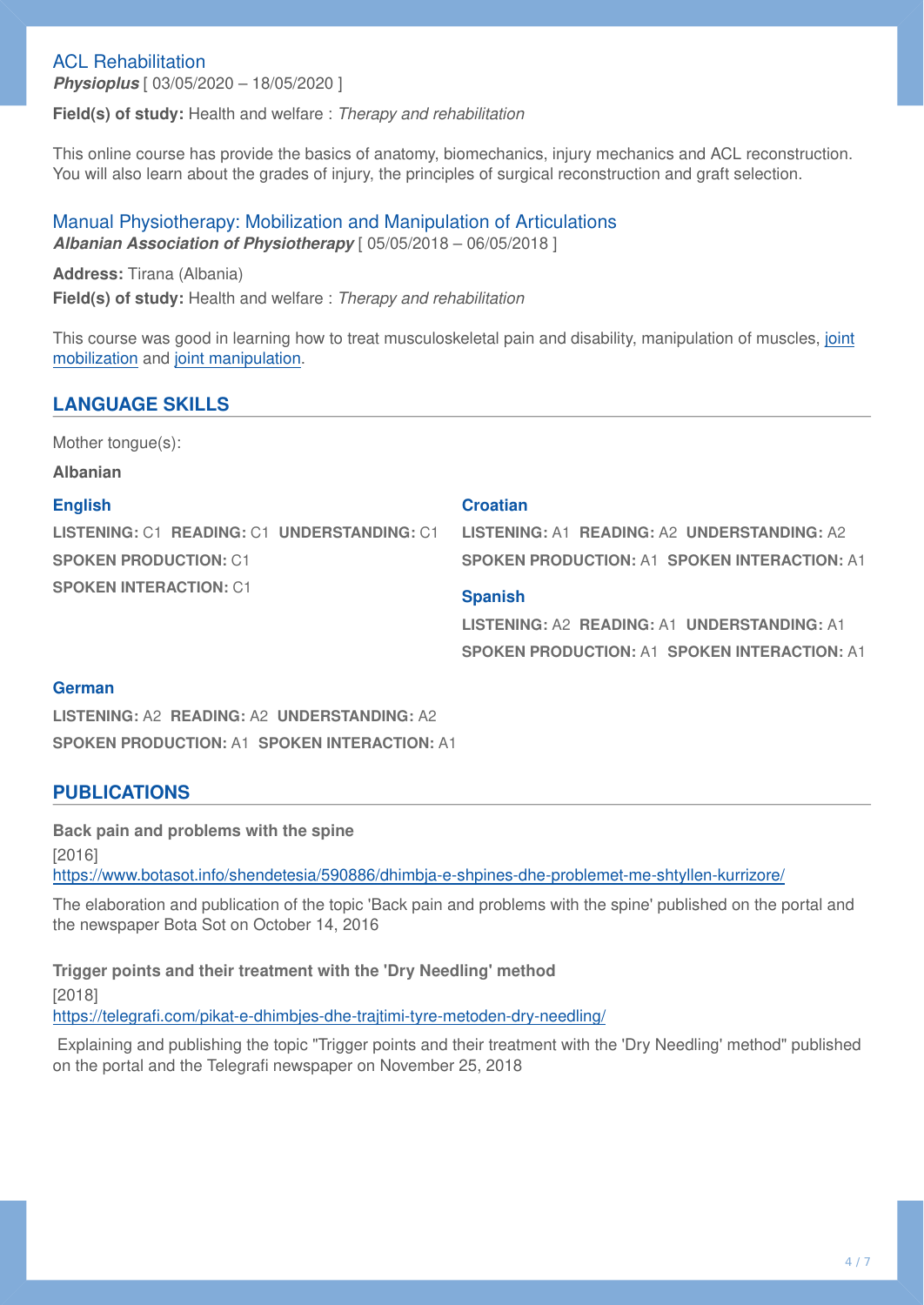Explaining and publishing the topic 'What is scoliosis and how is it treated?' on the Telegraph portal on March 20, 2016

## **CONFERENCES AND SEMINARS**

**Third National Congress of Physiotherapy**  [ Tirana, Albania, 20/05/2017 – 21/05/2017 ] 12 lecturing hours Abstract book: ISBN 978-9928-206-78-7

## **DRIVING LICENCE**

Driving Licence: **B**

## **RECOMMENDATIONS**

**Teacher Name**: Prof. Ass. Dr. Rina Hoxha **Email**: [rina.hoxha@uni-pr.edu](mailto:rina.hoxha@uni-pr.edu)

As a professor of *Research Methods in Physiotherapy* and as well as during the collaboration on the topic of the master's degree entitled: *Conectivity between physical activity and food as factors in children's health,* branch: Education in Health Care at the Faculty of Medicine, University of Prishtina, I had the opportunity to meet the student Blerton Hulaj during the two semesters. He has been a very dedicated student in lectures and exercises, standing out among his colleagues for his enthusiasm and great desire to learn and contribute with comments and explanations during the learning process.

Blertoni was a dedicated, disciplined and responsible student during his master studies. During lectures and exercises he has shown that he is a person with high responsibility for the work and obligations he has and is able to successfully cope with the tasks that are set before him.

He was one of the most active and regular students during lectures and exercises, showed communication skills, open discussions and teamwork, he was also noticed that he is able to present creative and logical ideas and comment and clarify many issues that have been discussed during the lesson. The presentation of the seminar papers and the presentation of the master's thesis, has clearly shown his skills for independent research and scientific work,

For these reasons i recommend Blerton without any hesitation. His energy and skills will be an important asset for the institution that accepts him.

If you need additional information about the candidate, please do not hesitate to contact me at rina.hoxha@unipr.edu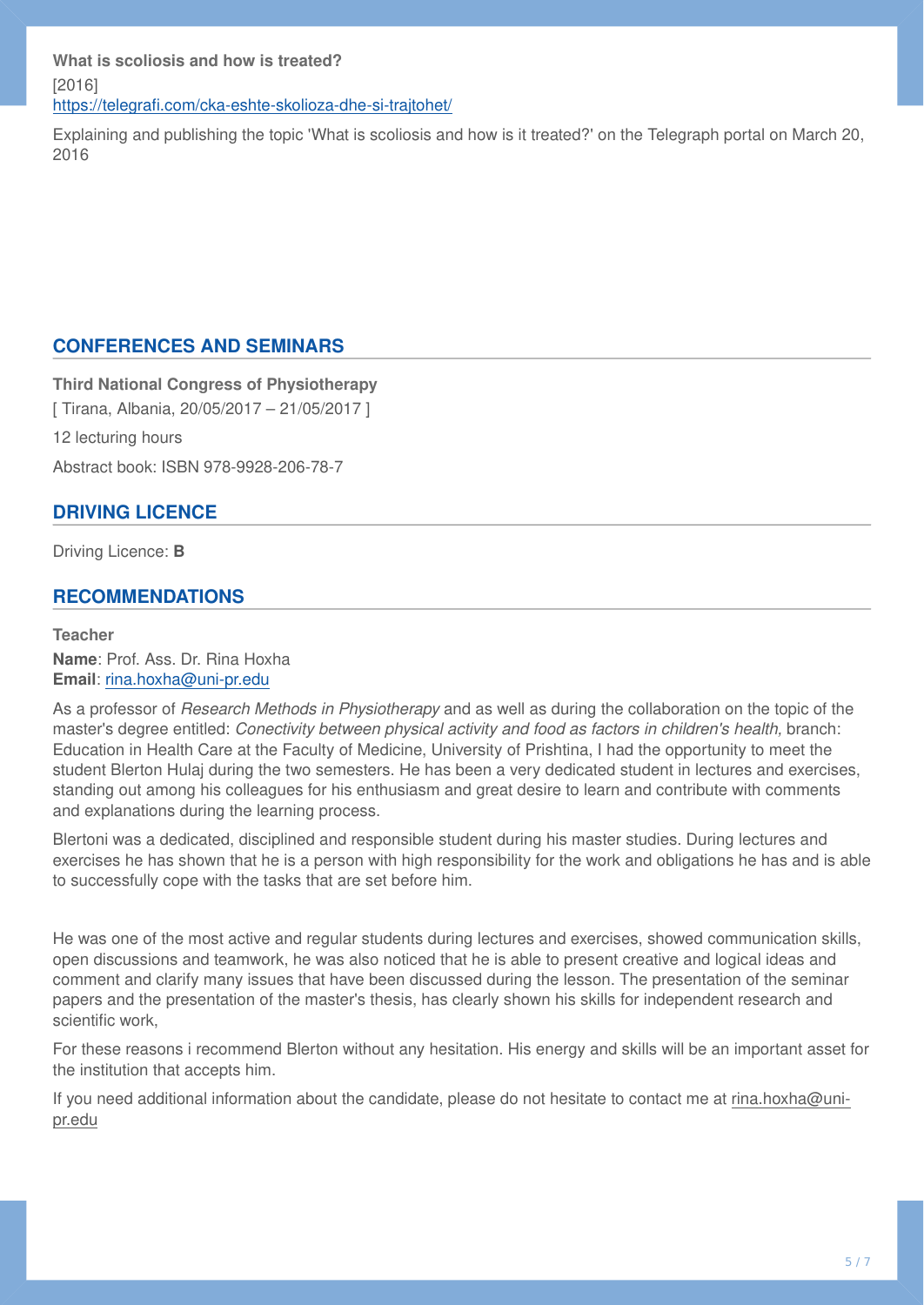#### **Teacher**

**Name**: Ass. Naser Lahu – Dr.sci **Email**: [naser.lahu@uni-pr.edu](mailto:naser.lahu@uni-pr.edu)

As an assistant professor of *Physiotherapy in Cardiology and Pulmonology* on Physiotherapy at the Faculty of Medicine, University of Prishtina, I had the opportunity to meet the student Blerton Hulaj during a semester. He has been a very dedicated student in lectures and exercises, standing out among his colleagues for his enthusiasm and great desire to learn and contribute with comments and explanations during the learning process.

Blertoni was a dedicated, disciplined and responsible student during his bachelor's studies. During lectures and exercises he has shown that he is a person with high responsibility for the work and obligations he has and is able to successfully cope with the tasks that are set before him.

He was one of the most active and regular students during lectures and exercises, showed communication skills, open discussions and teamwork, he was also noticed that he is able to present creative and logical ideas and comment and clarify many issues that have been discussed during the lesson. The presentation of the seminar papers and the practical training during the exercises has clearly shown his skills for independent therapeutic, research and scientific work,

For these reasons I recommend Blerton without any hesitation. His energy and skills will be an important asset for the institution that accepts him.

If you need additional information about the candidate, please do not hesitate to contact me at naser.lahu@unipr.edu

## **ORGANISATIONAL SKILLS**

#### **Organisational skills**

Creating and keeping deadlines, delegation, goal setting and meeting goals, decision making managing appointments, team management, making schedules, problem solving, productivity, teamwork, team leadership, multitasking, strategic thinking, implementing strategy, direction, guidance, controll and corordination.

# **COMMUNICATION AND INTERPERSONAL SKILLS**

#### **Communication and interpersonal skills**

Whilst working and living with other people in a multi-cultural environment, where communication is basis of functioning and where teamwork is essential (e.g. culture, sport etc.)

# **JOB-RELATED SKILLS**

#### **Job-related skills**

Excellent written and verbal communication skills. Confident, articulate, and professional speaking abilities Empathic listener and persuasive speaker.

Writing creative or factual.

Speaking in public, to groups, or via electronic media.

Excellent presentation and negotiation skills.

Able to work well in Teams